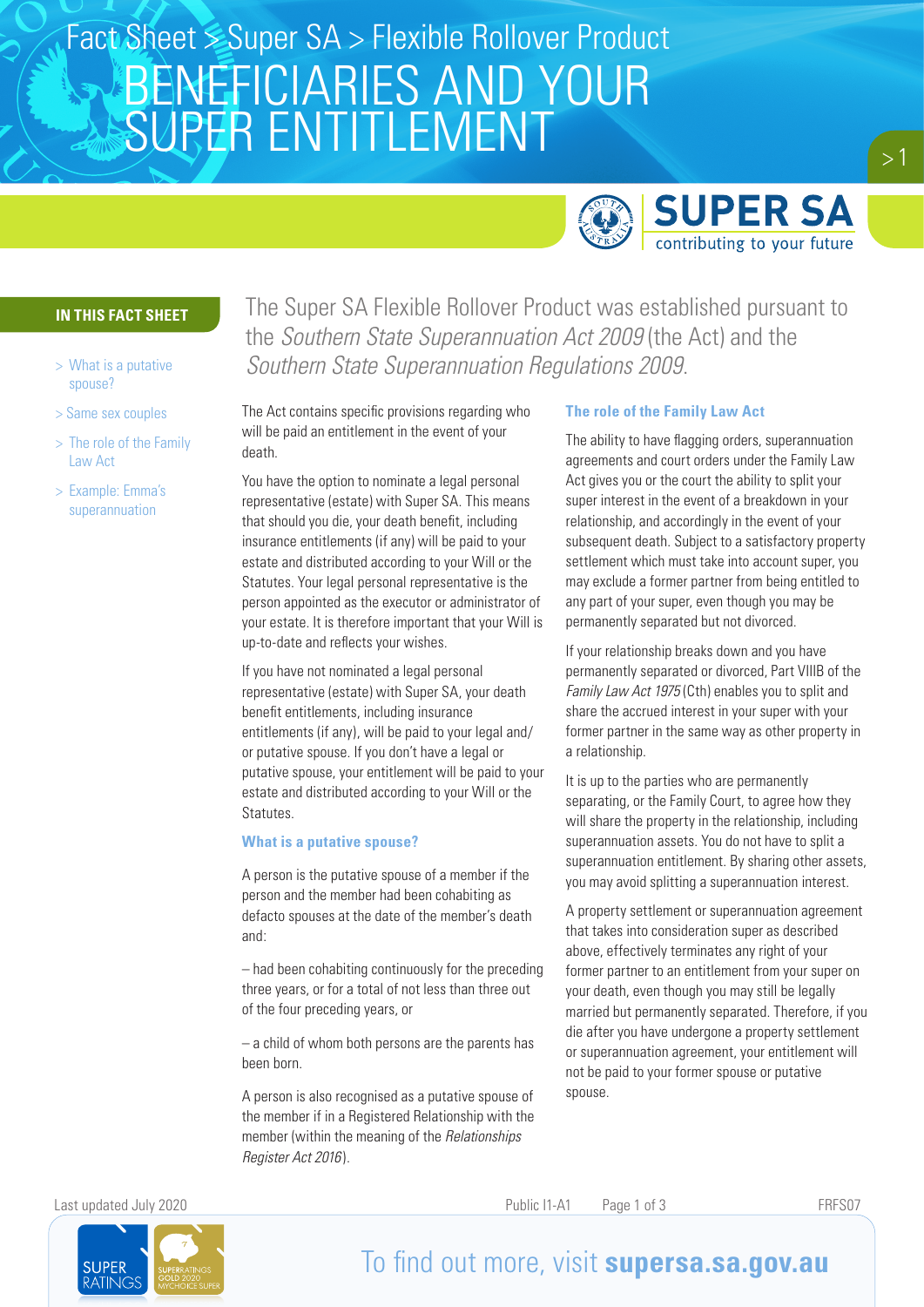# BENEFICIARIES AND YOUR SUPER ENTITLEMENT Fact Sheet Super SA > Flexible Rollover Product



### **IN THIS FACT SHEET**

- > What is a putative spouse?
- > Same sex couples
- > The role of the Family Law Act
- > Example: Emma's superannuation

For advice in relation to Wills, Estates, and Family Law issues, investors should seek the advice of a legal practitioner.

#### **Example: Emma's superannuation**

Phil and Emma had been married for ten years when they decided to separate. They did not divorce and did not enter into a property settlement in terms of the *Family Law Act*. Emma, who is an investor in the Super SA Flexible Rollover Product, began a new relationship with Malcolm and they had been living together for 12 years when Emma died. Emma's Super SA Flexible Rollover Product super entitlement is worth \$100,000. While Emma has a current Will, she has not nominated a legal personal representative in regards to her superannuation with Super SA.

#### **Who is entitled to Emma's super?**

Phil is still Emma's legal spouse and Malcolm is her putative spouse. Even though she had named Malcolm as her beneficiary in her Will, because she had not nominated a legal personal representative in terms of the *Southern State Superannuation Regulations 2009*, Emma's entitlement will be split between the two partners in the ratio of how long each of the partners lived with Emma. Therefore, Malcolm receives \$54,500 and Phil receives \$45,500.

If Emma had wished to exclude Phil from receiving any of her superannuation entitlement upon her death, she could have either:

- divorced him
- entered into a property settlement through the Family Court
- entered into a superannuation agreement which dealt with her superannuation entitlements
- nominated a legal personal representative with Super SA to ensure that her benefit would be paid to her estate and distributed according to her Will.

If Emma had no legal spouse or putative spouse, then her entitlement would have been paid to her estate, to be distributed in accordance with her Will.

#### **Contact Us**

#### **In person:**

Ground floor, 151 Pirie Street Adelaide SA 5000 (Enter from Pulteney Street)

**Postal:** GPO Box 48, Adelaide, SA 5001

**Call:** (08) 8207 2094 or 1300 369 315 (for regional callers)

**Email:** supersa@sa.gov.au

**Website:** www.supersa.sa.gov.au

#### **Further information**

Fact sheets on a range of topics relating to your super are available on the Super SA website and from Super SA. Alternatively, if you have any enquiries regarding beneficiaries and your super entitlement or any other matters raised in this fact sheet, please contact Super SA.

Last updated July 2020 **Public I1-A1** Page 2 of 3 **Public I1-A1** Page 2 of 3



## To find out more, visit **supersa.sa.gov.au**